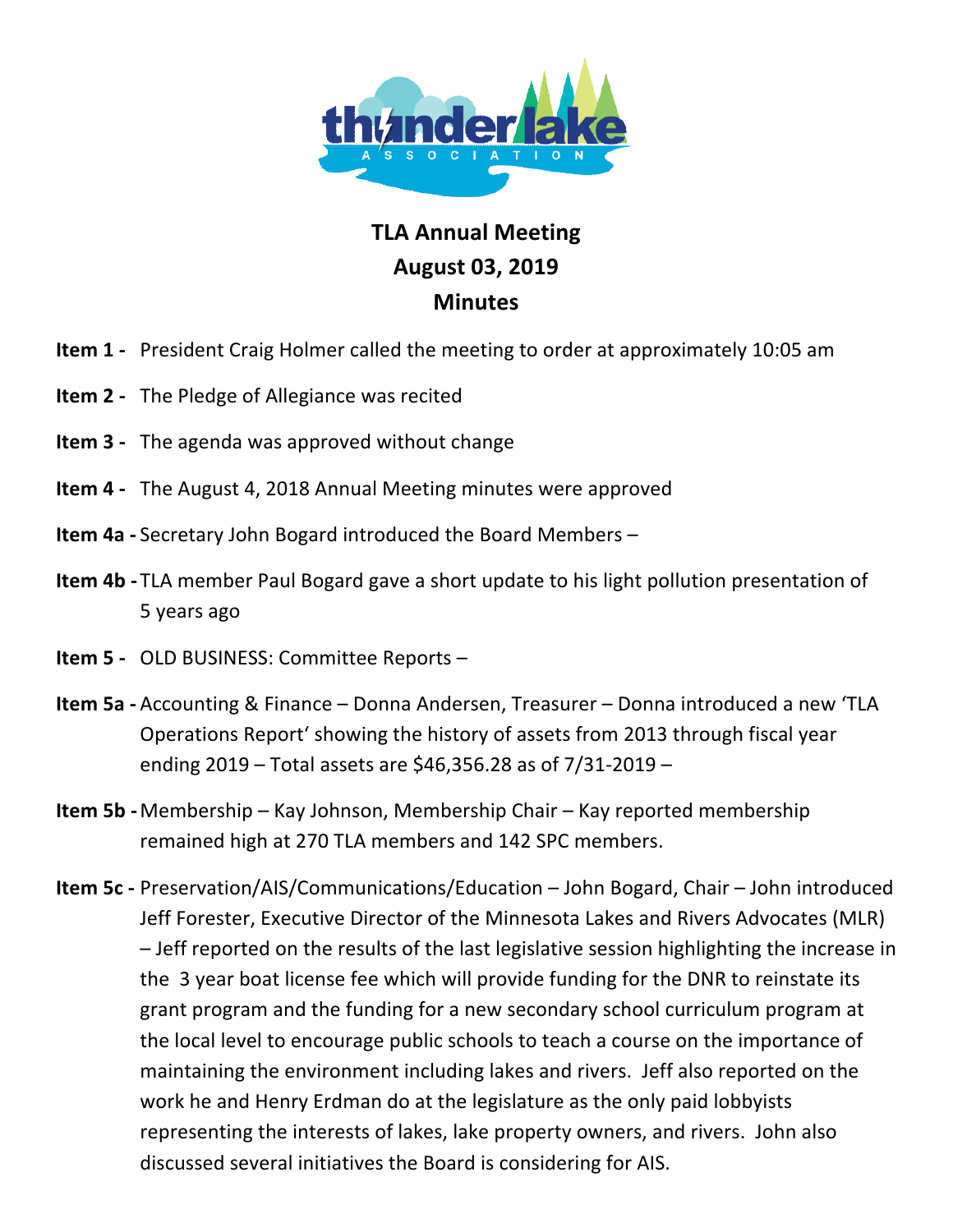- **Item 5e Water Quality Committee Bob Muir, Chair In Bob's absence Craig Holmer** reported the association with continue to sample water from 2 places in the lake in the months of June, July, August, and September.
- **Item 5f** Social Committee Toni Gross, Chair –Toni reported almost 700 people were fed during the  $4<sup>th</sup>$  of July 'water' picnic.
- **Item 5g -** Website Committee Mark Hageness, Chair Mark reported items are continuing to be added to the website. Mark also reported on the very successful  $4<sup>th</sup>$  of July Boat Parade.
- **Item 5h** Member Relations Committee Karen Engh & Linda Hagen, Co-Chair John Bogard reported the committee is starting on projects including the posting of current AIS information in the glass enclosures at the DNR public landing, Thunder Lake Sports, and at the Sportman's Club range. Also, a TLA brochure will be developed to be included in a 'Welcome to Thunder Lake' package to be given to new Thunder Lake property owners.
- **Item 5i** TLA Special Project Loon Nests Pat Blazick, Chair Pat indicated 3 loon platforms were active this year and plans are in place to add a  $4<sup>th</sup>$  next year.
- **Item 5j -** Nominating Committee Jim Johnson, Chair Jim reported all three current board members whose current term expires today have agreed to sign up for an additional 3 year term.
- **Item 5k** Fisheries Committee Craig Riendeau, Chair Craig was not able to make the meeting but indicated that fishing continues to be good on Thunder (especially, if you know where to go).
- **item 6** NEW BUSINESS –
- **Item 6a** Board elections Andersen, Bogard, Muir The membership re-elected the 3 current board members to an additional term  $-$ (Following the Board election the business meeting closed)
- **Item 6b** During the open discussion session, members raised the subjects of buoy placements, no wake signs, and an invasive species of cattails that are present in selected areas of the lake. These items will be added to the Board's agenda for the last Board meeting of the year scheduled for Sunday, September 29, 2019 -